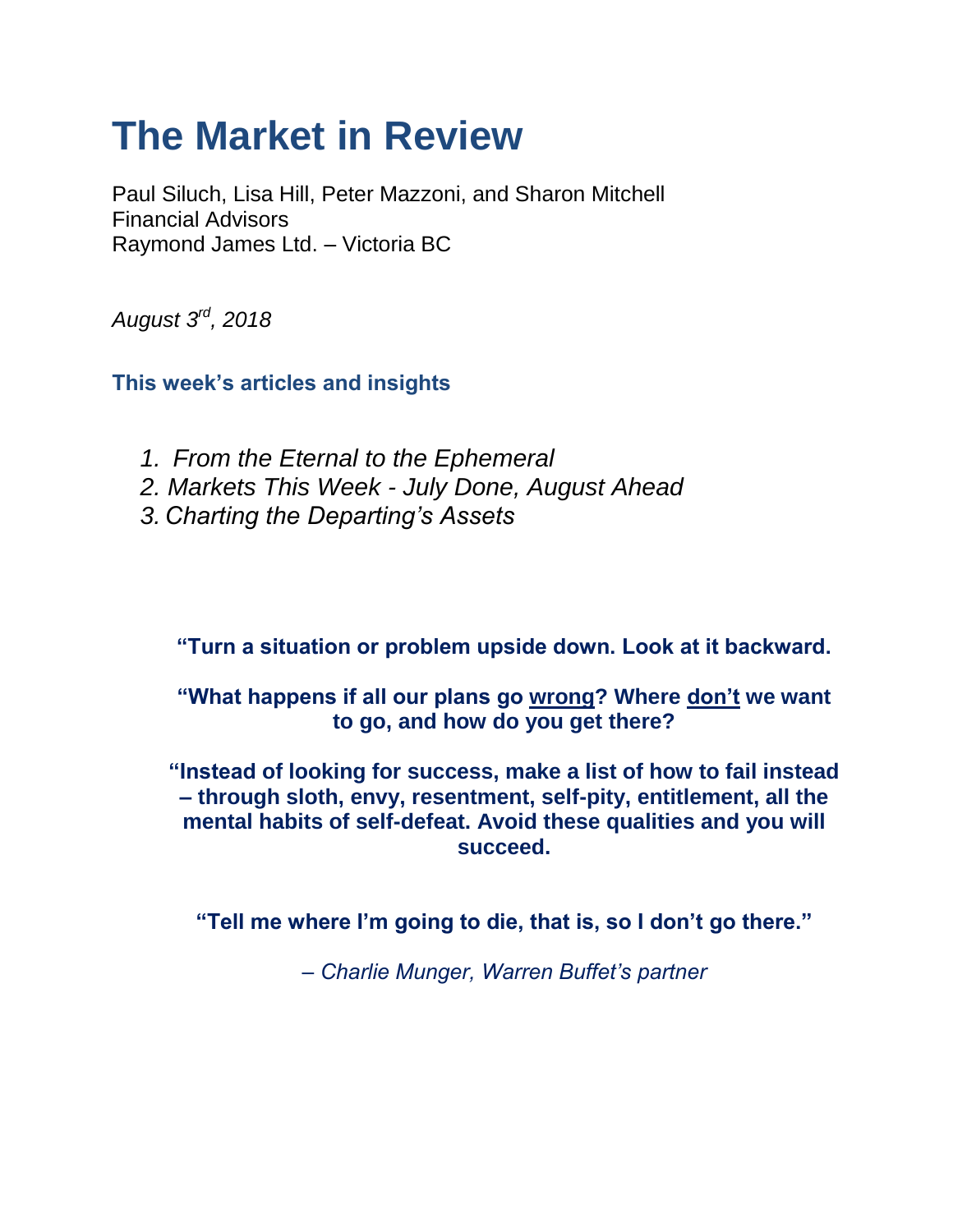#### **Your Index Report**

|                     | Current | Last<br>Week               | Year-to-Date                    |
|---------------------|---------|----------------------------|---------------------------------|
| Dow Jones Ind. Avg. |         | $25,463 + 0.04\% + 3.01\%$ |                                 |
| <b>S&amp;P 500</b>  |         | $2,840 + 0.76\%$           | $+$ 6.24% ( $+$ 9.69% in \$CDN) |
| <b>TSX</b>          |         | $16,420 + 0.16\%$          | $+ 1.30\%$                      |

# **From the Eternal to the Ephemeral**

We just returned from the city of Ravenna, Italy, where we travelled to see the mosaics that date back to the year 547 AD. These were Byzantine churches – the eastern half of the Roman Empire that survived – built in the era of Justinian. They were meant to be eternal monuments to God and were built to last - the primary material of a Byzantine mosaic is glass, which is a material that weathers well and never loses its lustrous colour. The art of huge mosaics reached its zenith around 550 AD, then was lost when Ravenna fell to the Lombard's in 750. The fact that they have survived in all their glory for 1,500 years is testament to the enduring craftsmanship of the Byzantine Christians.

Our culture today is far more temporary - from the eternal to the ephemeral, I call it. Music and fashions change rapidly and technological gadgets we adore today are obsolete tomorrow. Recon Analytics says the average age of a smartphone in the US is just 21 months. Manufacturers bring out new features so quickly we, the public, line up to buy every new model the moment it is released.

What else is fading?

1. Cash.

In 2011, the San Francisco Federal Reserve reported that 4 in 10 purchases under \$10 were done using cash. By 2016, this was down to 3 in 10. Today, some businesses don't even take cash at all. An article by Henry Grabar in Slate magazine reports Starbucks's (**NASDAQ SBUX**) is experimenting with a cashless store. Electronic payments are even more widespread in China, where the vast majority of small purchases are now made with plastic or right from your phone.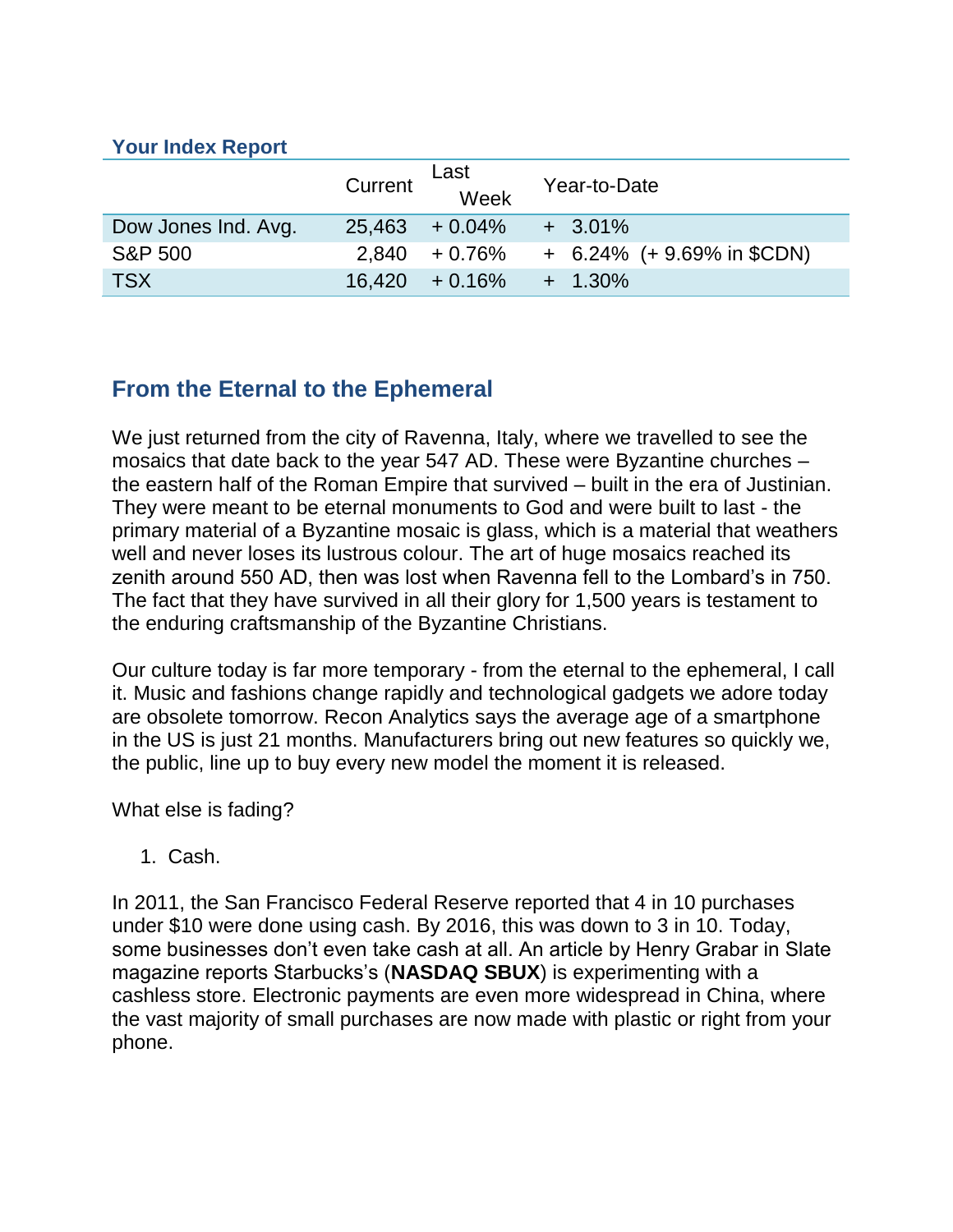It used to be that the 4% charge credit card companies take on each purchase was a hard pill to swallow for most merchants. Today, "the various hassles of dealing with cash—employee training, banking fees, armored-truck pickups, and the occasional robbery—outweigh the cost of credit card fees," writes Grabar.

This shift is profoundly positive for the credit card companies, like Visa (**NYSE V**  – owned in our Dividend Value portfolios), as well as the many new payment vendors, such as Apple Pay and Square (**NASDAQ SQ**).

2. The allure of gold is fading.

At least, it has become less popular. The rise of bitcoin and electronic payments has bitten into the golden apple, sending the price down to US \$1,225 from \$1,350 just a few months ago. Speculative short positions (i.e. traders) are the largest since 1993, which tells us they think it will fall further. Vanguard recently announced they are renaming their Vanguard Precious Metals and Mining Fund to Vanguard Global Capital Cycles Fund. Both of these anecdotes suggest pessimism is excessively high for gold.

We have seen this before. Gold has been a monetary asset for 5,000 years, which is something that is unlikely to change. Gold normally tracks the US money supply closely, but this link has decoupled in recent years. With inflation bubbling and many existing gold mines depleting, don't be surprised if gold surprises in the years ahead.

3. Small countries are fading.

Ivan Krastev of the Financial Post reports that 11 countries have shrunk by more than 10% in terms of their population size since 1989. We first discovered this in Croatia last year, where a cab driver lamented that 100,000 of Croatia's young had departed for better jobs in places like Germany. "Latvia lost over a quarter of its population (27%), Lithuania 23%, Bulgaria and Bosnia and Herzegovina 21%. For instance, the Bulgarian population contracted from 9 million in 1989 to 7.1 million in 2017." Romania and Ukraine have also been shrinking each year.

Cities grow and countries shrink. Welcome to the new world.

4. Democracy is waning.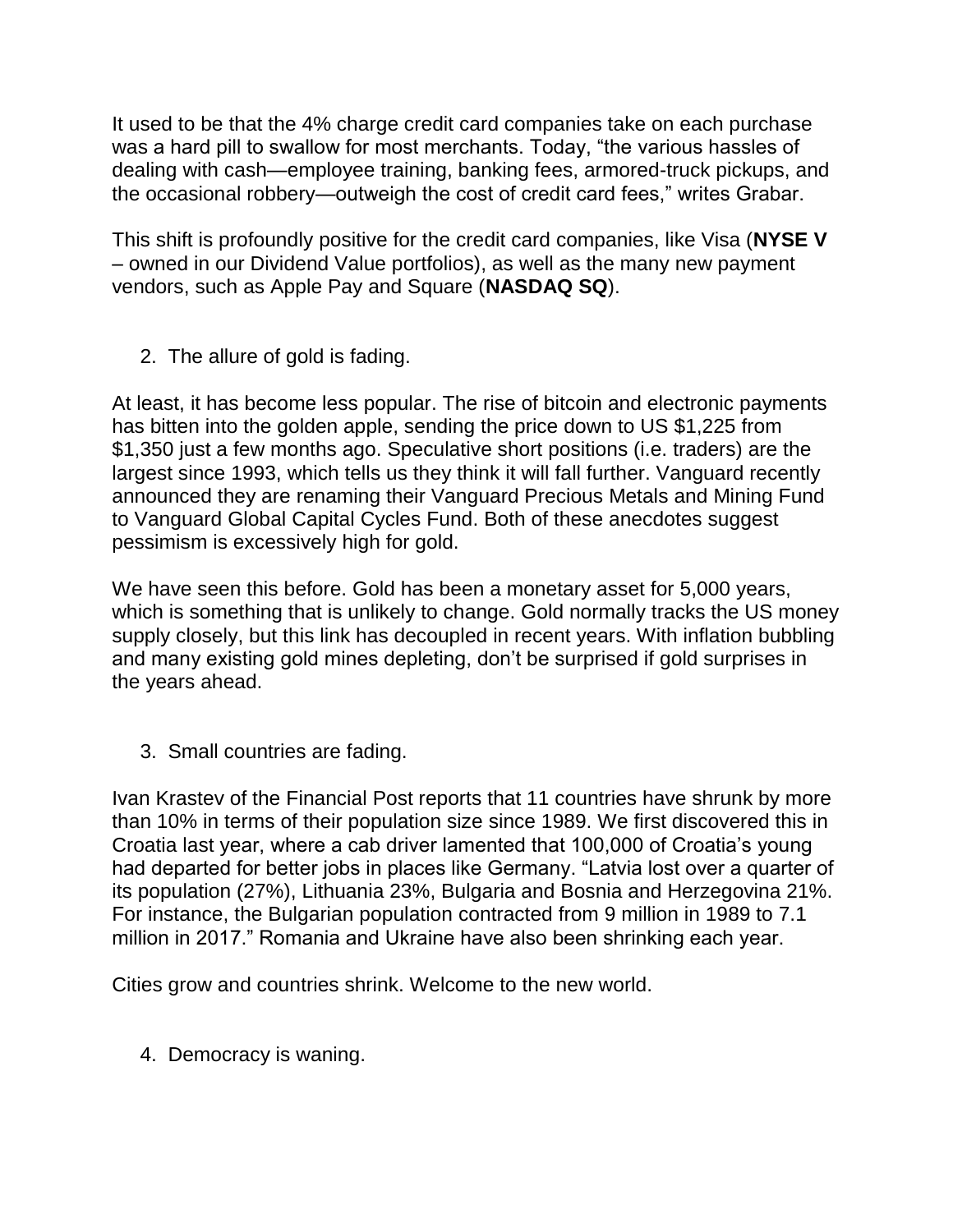Almost twice as many countries in the world experienced fewer democratic conditions than more in the last decade, according to Freedom House. Not a surprise, when you read the papers. Not what you want to see, either.



## The world has become less democratic

## **Markets This Week - July Done, August Ahead**

We are now well into the summer doldrums. July is normally a good month – the best month of the  $3<sup>rd</sup>$  quarter – and it certainly was this year. The S&P 500 returned approximately +3.72%, which is well above its July average of +1.0% since 1950 (source: Stock Trader's Almanac). Canada's S&P/TSX rose +1.15%.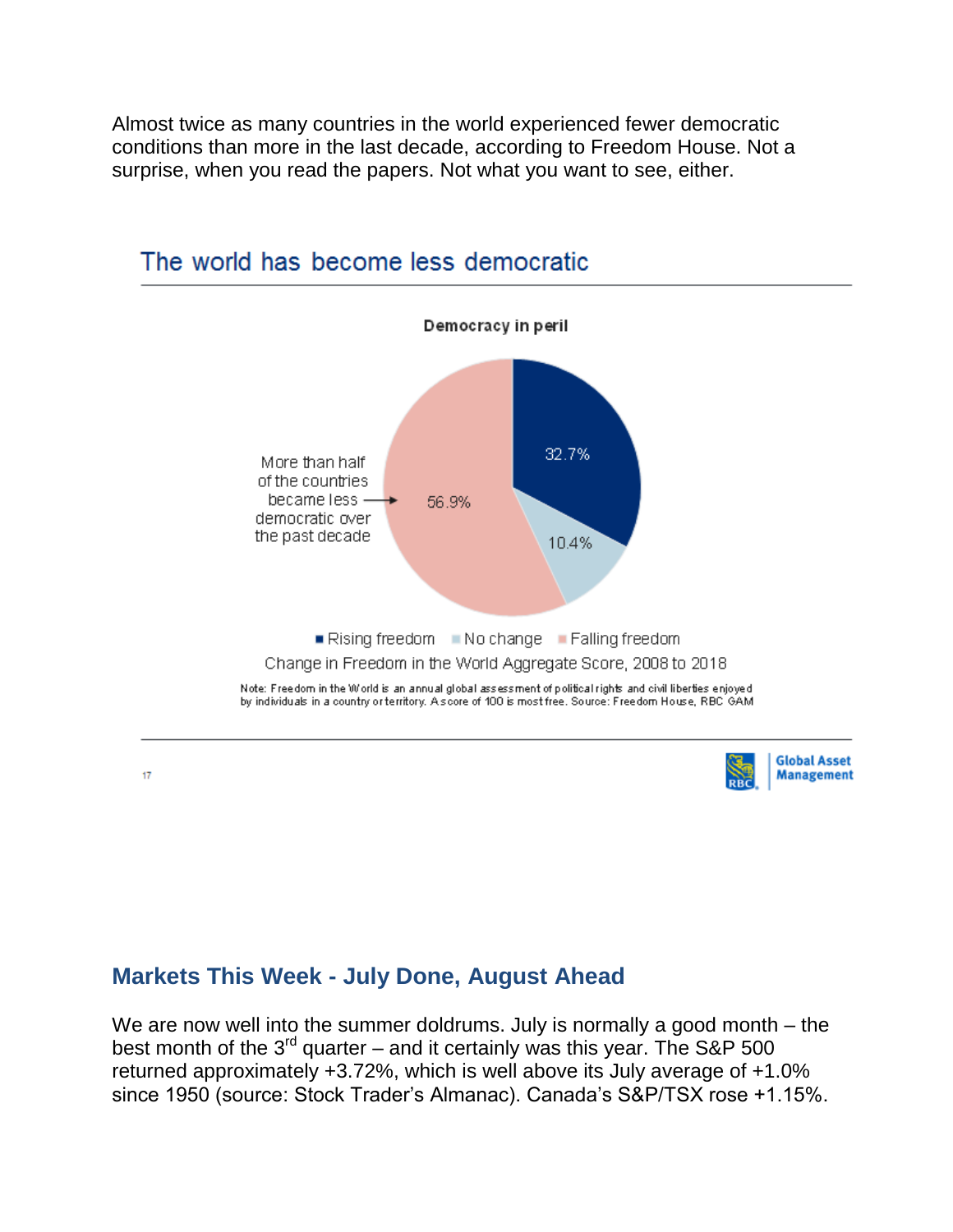Up until this month, it has been a wobbly year so far, though. July just helped us catch-up after six weak months since January.

Next up is August. Where July ranks  $6<sup>th</sup>$  in terms of monthly performance for the year, August is typically  $10<sup>th</sup>$ . This is followed by the worst month of the year, September, at the  $12<sup>th</sup>$  and final spot.

They say the market does best when it has a "wall of worry" to climb. This means investors are nervous and are holding cash instead of being fully invested. There is certainly a steep "wall of worry" this year. Let's have a look at the bricks in this perilous wall.

First, the multi-year, multi-trillion dollar stimulus programs begun in 2008 continue to wind down. Both the US and the European Union are removing excess cash from the system, with the US removing \$40 billion per month. The US is also raising interest rates, as is Canada. As long as the global economy is expanding, this is tolerable. But, if conditions weaken, rising interest rates could make things worse. We are already seeing real estate sales soften all over the globe due to housing restrictions (as we have here in B.C.) and rising mortgage rates.

Second, the tariff wars. July witnessed new hope that the US and the EU were tip-toeing toward some sort of tariff reductions. There were even rumours of backdoor talks between Chinese and US trade officials on Tuesday, only to see all hope dashed Wednesday when President Trump suggested he would up the next \$200 billion in Chinese tariffs to 25% rather than the initial 10% first announced. Of course, China is threatening to retaliate. The perception has been, so far, that China has far more to lose in a trade war with the US. They should be willing to back down sometime soon, right?

China is a powerful nation, though, and it plays the long game. It may be willing to suffer economically until President Trump is gone or hobbled by his behaviour.

As we stated in our last letter, the US goal is a tariff-free world. Will these crude threats bring this about? No one seems to think so, but the talks with Europe may be the first sign they are.

And third, the Chinese economy is weakening. The country carries even more debt than the US does, and the US tariffs are starting to bite. While both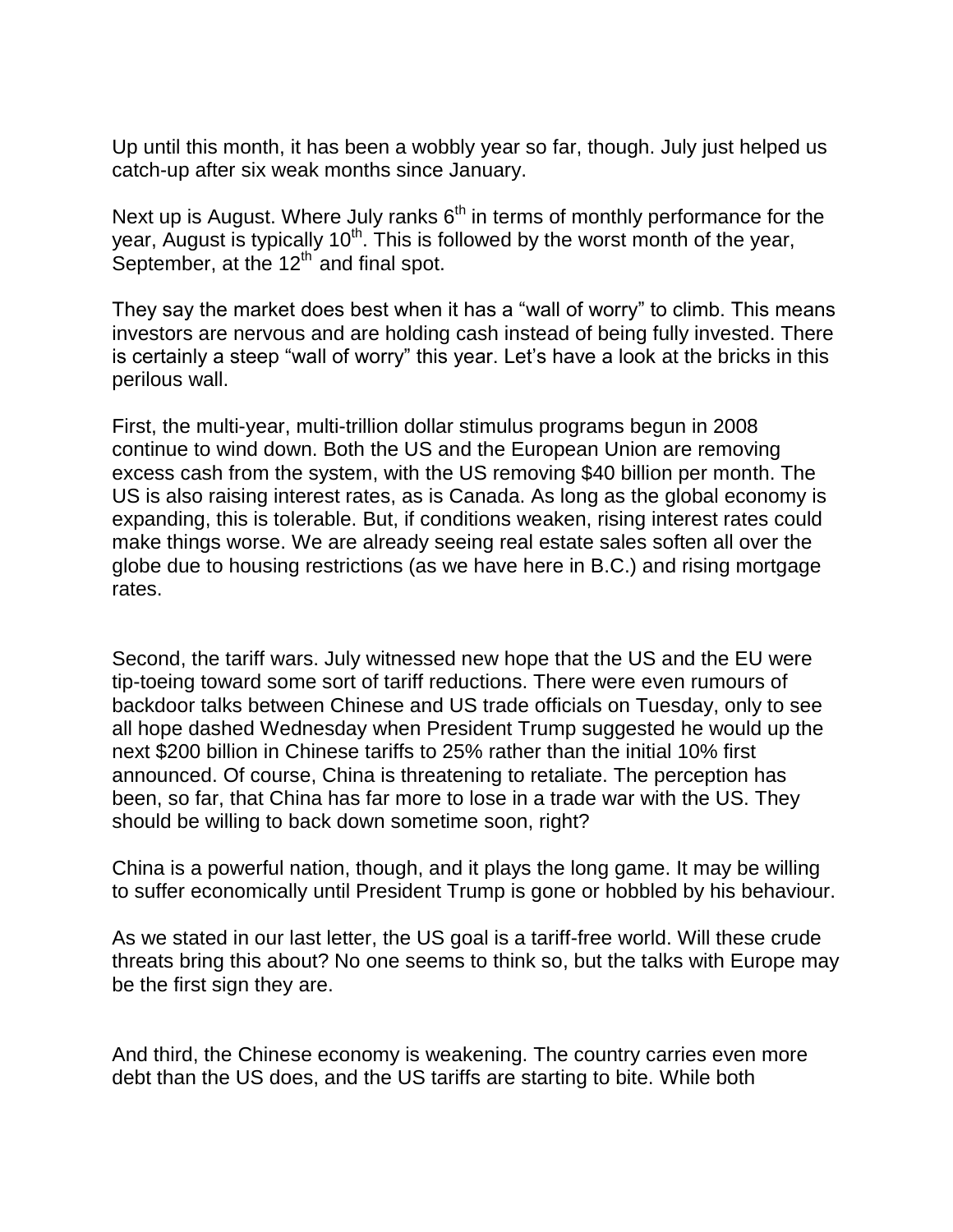Canadian and US markets are positive for the year, the main Chinese index is down almost 15%.



When there is a great deal of pessimism, markets often rise rather than fall. What is happening that contradicts the wall of worry?

Economic growth here at home. In Canada, the May numbers were very strong the most widespread economic growth in 14 years. In the US, an ADP survey showed companies added 219,000 new jobs. This was the strongest since February.

Growth is resilient, in other words. Employment is rising and so are wages.

For markets, 2018 has been a tug-of-war between unmannerly politics and trade wars on one side, and scorching economic growth on the other. So far, the growth side is winning, but the weakest period of the year looms ahead.

We expect August and September to be noisy and volatile, but not portfoliothreatening.

Stay tuned…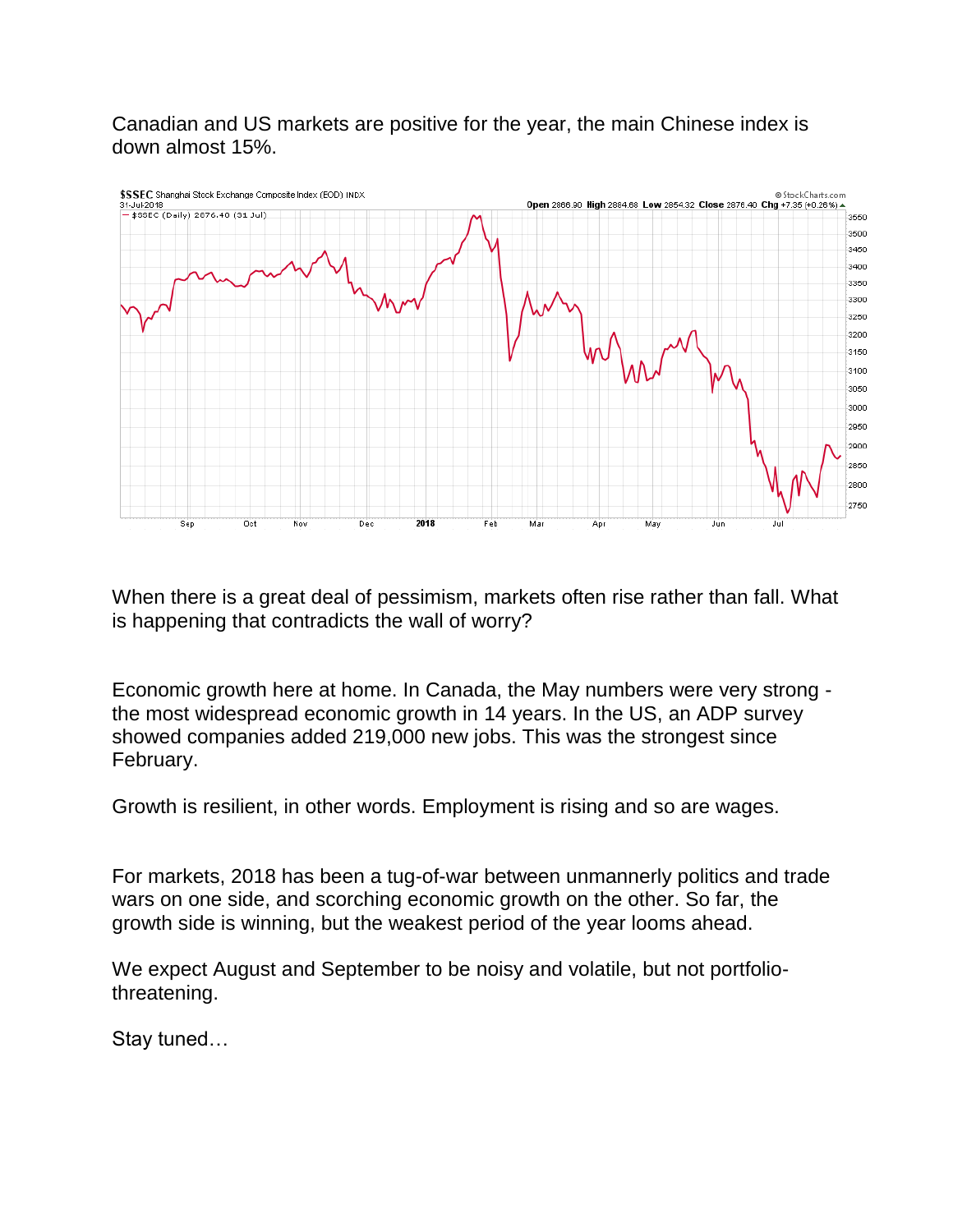# *Thank you for your referrals this month! They are always handled with great care and discretion.*

### **Charting the Departing's Assets**

The accounting firm Deloitte has found that the average Canadian will have \$10,000 in digital assets by the year 2020.

What is a digital asset? Think files, photos, blogs – "virtual properties" – as well as digital currencies, such as PayPal accounts. Then add in reward points and licenses to songs purchased at sites such as iTunes.

CI Financial's estate planning team has done some interesting research on this new realm of personal wealth. It is important because a recent BMO study showed that 57% of Canadians have no provisions in their wills to take these assets into account. They should. In some cases, executors and beneficiaries cannot access these assets, or even cherished photos, once the owner has died.

"Digital assets such as e-mails, photos and messages often hold sentimental value. The tweets of a deceased loved one are the 21st century's version of a personal journal or diary. An iTunes library is the modern-day record collection and Facebook pictures are virtual photo albums. With digital property replacing physical property, it is vital that such property is accounted for in an estate plan."

They list these steps to plan for digital assets in a will:

- 1. Identify: Create an inventory of all digital assets and update it on a regular basis.
- 2. Appoint: Appoint a trustee who is specifically authorized to manage the client's digital accounts. This can be the executor/ liquidator or a separate trustee who is solely responsible for managing the digital assets. Remember, a good estate plan does not only consist of a will, but also includes powers of attorney for personal and financial care, or a protection mandate in Quebec.
- 3. Access: Ensure a password-protected list of digital assets is accessible to the trustee.
- 4. Instruct: Include detailed instructions in their estate plan. These instructions notify trustees as to how the client would like their assets to be distributed amongst heirs.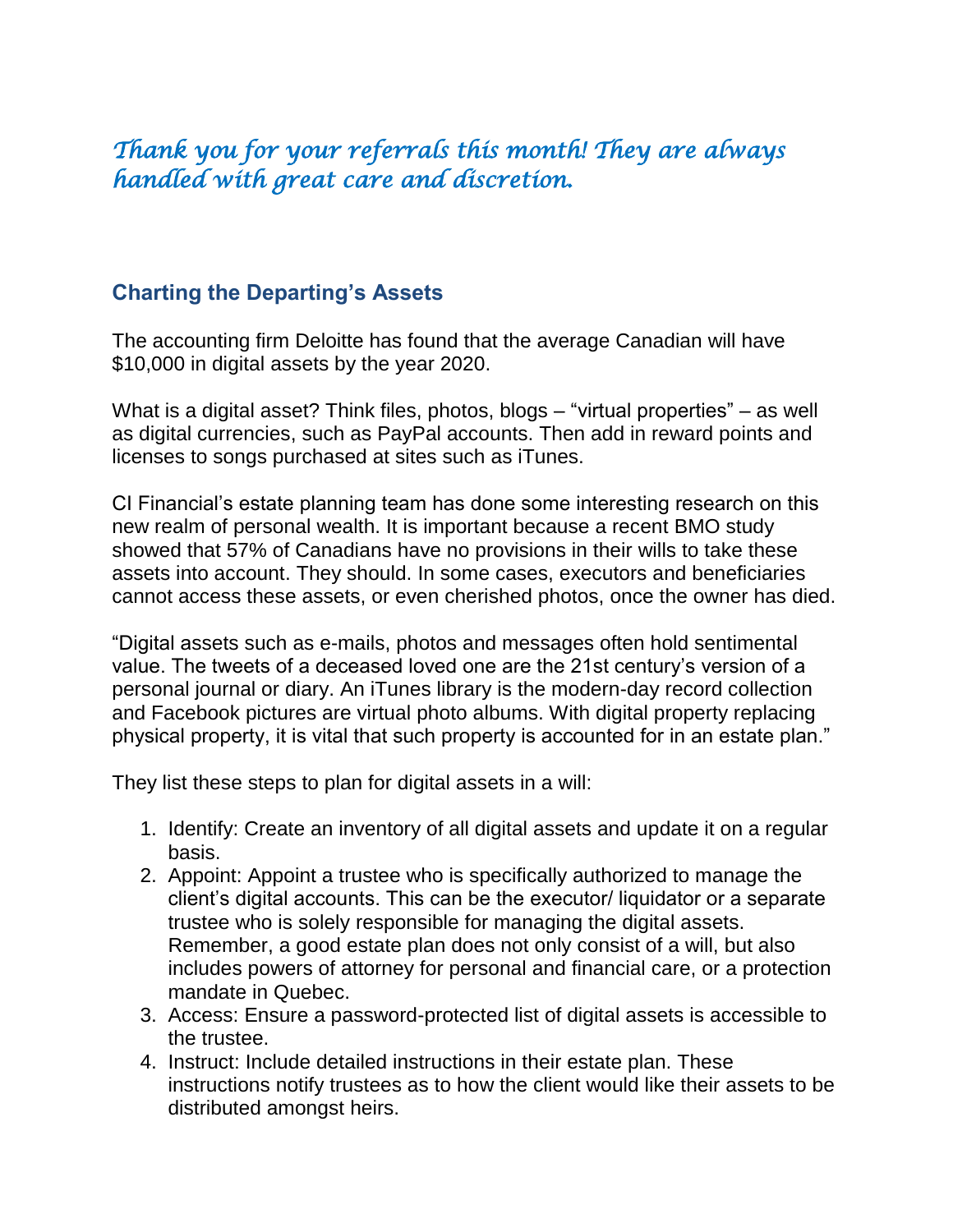We have attached the article to the letter this week. It is certainly worth discussing with your lawyer the next time you renew your will.

#### **<http://www.raymondjames.ca/siluchhill/>**

We thank you for your business and your referrals and we hope you find our site user friendly and informative. We would welcome your comments.

#### **How to contact us:**

[paul.siluch@raymondjames.ca](https://owa-kel.raymondjames.ca/owa/redir.aspx?SURL=z0BxOCXDlQ-Aad1f_a9igaARxm5Rd1VXE7UcmD4mZ3IZiacj7DPTCG0AYQBpAGwAdABvADoAcABhAHUAbAAuAHMAaQBsAHUAYwBoAEAAcgBhAHkAbQBvAG4AZABqAGEAbQBlAHMALgBjAGEA&URL=mailto%3apaul.siluch%40raymondjames.ca) [lisa.hill@raymondjames.ca](https://owa-kel.raymondjames.ca/owa/redir.aspx?SURL=glaBgdTdxPMFpiw4eumg-PzZXpo9vJyObrXLs1TKtIAZiacj7DPTCG0AYQBpAGwAdABvADoAbABpAHMAYQAuAGgAaQBsAGwAQAByAGEAeQBtAG8AbgBkAGoAYQBtAGUAcwAuAGMAYQA.&URL=mailto%3alisa.hill%40raymondjames.ca) [peter.mazzoni@raymondjames.ca](https://owa-kel.raymondjames.ca/owa/redir.aspx?SURL=3c7mDL9-cZxYXt7CvkOu20QVFy1WCaDQxUZ3BQE6vecZiacj7DPTCG0AYQBpAGwAdABvADoAcABlAHQAZQByAC4AbQBhAHoAegBvAG4AaQBAAHIAYQB5AG0AbwBuAGQAagBhAG0AZQBzAC4AYwBhAA..&URL=mailto%3apeter.mazzoni%40raymondjames.ca)

#### (250) 405-2417

#### *Disclaimers*

*[The information contained in this newsletter was obtained from sources believed to be](https://owa-kel.raymondjames.ca/owa/redir.aspx?SURL=z0BxOCXDlQ-Aad1f_a9igaARxm5Rd1VXE7UcmD4mZ3IZiacj7DPTCG0AYQBpAGwAdABvADoAcABhAHUAbAAuAHMAaQBsAHUAYwBoAEAAcgBhAHkAbQBvAG4AZABqAGEAbQBlAHMALgBjAGEA&URL=mailto%3apaul.siluch%40raymondjames.ca) reliable, however, we cannot represent that it is accurate or complete. [It is provided as a general source of information and should not be](https://owa-kel.raymondjames.ca/owa/redir.aspx?SURL=z0BxOCXDlQ-Aad1f_a9igaARxm5Rd1VXE7UcmD4mZ3IZiacj7DPTCG0AYQBpAGwAdABvADoAcABhAHUAbAAuAHMAaQBsAHUAYwBoAEAAcgBhAHkAbQBvAG4AZABqAGEAbQBlAHMALgBjAGEA&URL=mailto%3apaul.siluch%40raymondjames.ca)  [considered personal investment advice or solicitation to buy or sell securities.](https://owa-kel.raymondjames.ca/owa/redir.aspx?SURL=z0BxOCXDlQ-Aad1f_a9igaARxm5Rd1VXE7UcmD4mZ3IZiacj7DPTCG0AYQBpAGwAdABvADoAcABhAHUAbAAuAHMAaQBsAHUAYwBoAEAAcgBhAHkAbQBvAG4AZABqAGEAbQBlAHMALgBjAGEA&URL=mailto%3apaul.siluch%40raymondjames.ca) The views expressed are those of the [authors, Paul Siluch and Lisa Hill, and not necessarily those of Raymond James Ltd.](https://owa-kel.raymondjames.ca/owa/redir.aspx?SURL=z0BxOCXDlQ-Aad1f_a9igaARxm5Rd1VXE7UcmD4mZ3IZiacj7DPTCG0AYQBpAGwAdABvADoAcABhAHUAbAAuAHMAaQBsAHUAYwBoAEAAcgBhAHkAbQBvAG4AZABqAGEAbQBlAHMALgBjAGEA&URL=mailto%3apaul.siluch%40raymondjames.ca) Commissions, trailing [commissions, management fees and expenses all may be associated with mutual funds.](https://owa-kel.raymondjames.ca/owa/redir.aspx?SURL=z0BxOCXDlQ-Aad1f_a9igaARxm5Rd1VXE7UcmD4mZ3IZiacj7DPTCG0AYQBpAGwAdABvADoAcABhAHUAbAAuAHMAaQBsAHUAYwBoAEAAcgBhAHkAbQBvAG4AZABqAGEAbQBlAHMALgBjAGEA&URL=mailto%3apaul.siluch%40raymondjames.ca) Please read the prospectus before investing. [The indicated rates of return are the historical annual compounded total returns including changes](https://owa-kel.raymondjames.ca/owa/redir.aspx?SURL=z0BxOCXDlQ-Aad1f_a9igaARxm5Rd1VXE7UcmD4mZ3IZiacj7DPTCG0AYQBpAGwAdABvADoAcABhAHUAbAAuAHMAaQBsAHUAYwBoAEAAcgBhAHkAbQBvAG4AZABqAGEAbQBlAHMALgBjAGEA&URL=mailto%3apaul.siluch%40raymondjames.ca)  [in unit value and reinvestment of all distributions and do not take into account sales, redemption, distribution or](https://owa-kel.raymondjames.ca/owa/redir.aspx?SURL=z0BxOCXDlQ-Aad1f_a9igaARxm5Rd1VXE7UcmD4mZ3IZiacj7DPTCG0AYQBpAGwAdABvADoAcABhAHUAbAAuAHMAaQBsAHUAYwBoAEAAcgBhAHkAbQBvAG4AZABqAGEAbQBlAHMALgBjAGEA&URL=mailto%3apaul.siluch%40raymondjames.ca)  [optional charges or income taxes payable by any security holder that would have reduced returns. Mutual funds are](https://owa-kel.raymondjames.ca/owa/redir.aspx?SURL=z0BxOCXDlQ-Aad1f_a9igaARxm5Rd1VXE7UcmD4mZ3IZiacj7DPTCG0AYQBpAGwAdABvADoAcABhAHUAbAAuAHMAaQBsAHUAYwBoAEAAcgBhAHkAbQBvAG4AZABqAGEAbQBlAHMALgBjAGEA&URL=mailto%3apaul.siluch%40raymondjames.ca)  [not guaranteed, their values change frequently and past performance may not be repeated.](https://owa-kel.raymondjames.ca/owa/redir.aspx?SURL=z0BxOCXDlQ-Aad1f_a9igaARxm5Rd1VXE7UcmD4mZ3IZiacj7DPTCG0AYQBpAGwAdABvADoAcABhAHUAbAAuAHMAaQBsAHUAYwBoAEAAcgBhAHkAbQBvAG4AZABqAGEAbQBlAHMALgBjAGEA&URL=mailto%3apaul.siluch%40raymondjames.ca) This newsletter is [intended for distribution only in those jurisdictions where Raymond James Ltd. is registered as a dealer in](https://owa-kel.raymondjames.ca/owa/redir.aspx?SURL=z0BxOCXDlQ-Aad1f_a9igaARxm5Rd1VXE7UcmD4mZ3IZiacj7DPTCG0AYQBpAGwAdABvADoAcABhAHUAbAAuAHMAaQBsAHUAYwBoAEAAcgBhAHkAbQBvAG4AZABqAGEAbQBlAHMALgBjAGEA&URL=mailto%3apaul.siluch%40raymondjames.ca)  securities. [Any distribution or dissemination of this newsletter in any other jurisdiction is strictly prohibited.](https://owa-kel.raymondjames.ca/owa/redir.aspx?SURL=z0BxOCXDlQ-Aad1f_a9igaARxm5Rd1VXE7UcmD4mZ3IZiacj7DPTCG0AYQBpAGwAdABvADoAcABhAHUAbAAuAHMAaQBsAHUAYwBoAEAAcgBhAHkAbQBvAG4AZABqAGEAbQBlAHMALgBjAGEA&URL=mailto%3apaul.siluch%40raymondjames.ca) This [newsletter is not intended for nor should it be distributed to any person in the USA. Raymond James Ltd. is a member](https://owa-kel.raymondjames.ca/owa/redir.aspx?SURL=z0BxOCXDlQ-Aad1f_a9igaARxm5Rd1VXE7UcmD4mZ3IZiacj7DPTCG0AYQBpAGwAdABvADoAcABhAHUAbAAuAHMAaQBsAHUAYwBoAEAAcgBhAHkAbQBvAG4AZABqAGEAbQBlAHMALgBjAGEA&URL=mailto%3apaul.siluch%40raymondjames.ca)  [of the Canadian Investor Protection Fund.](https://owa-kel.raymondjames.ca/owa/redir.aspx?SURL=z0BxOCXDlQ-Aad1f_a9igaARxm5Rd1VXE7UcmD4mZ3IZiacj7DPTCG0AYQBpAGwAdABvADoAcABhAHUAbAAuAHMAaQBsAHUAYwBoAEAAcgBhAHkAbQBvAG4AZABqAGEAbQBlAHMALgBjAGEA&URL=mailto%3apaul.siluch%40raymondjames.ca)* 

*Raymond James [does not accept orders and/or instructions regarding your account by e-mail, voice mail, fax or any](https://owa-kel.raymondjames.ca/owa/redir.aspx?SURL=z0BxOCXDlQ-Aad1f_a9igaARxm5Rd1VXE7UcmD4mZ3IZiacj7DPTCG0AYQBpAGwAdABvADoAcABhAHUAbAAuAHMAaQBsAHUAYwBoAEAAcgBhAHkAbQBvAG4AZABqAGEAbQBlAHMALgBjAGEA&URL=mailto%3apaul.siluch%40raymondjames.ca)  alternate method. [Transactional details do not supersede normal trade confirmations or statements.](https://owa-kel.raymondjames.ca/owa/redir.aspx?SURL=z0BxOCXDlQ-Aad1f_a9igaARxm5Rd1VXE7UcmD4mZ3IZiacj7DPTCG0AYQBpAGwAdABvADoAcABhAHUAbAAuAHMAaQBsAHUAYwBoAEAAcgBhAHkAbQBvAG4AZABqAGEAbQBlAHMALgBjAGEA&URL=mailto%3apaul.siluch%40raymondjames.ca) E-mail sent [through the Internet is not secure or confidential.](https://owa-kel.raymondjames.ca/owa/redir.aspx?SURL=z0BxOCXDlQ-Aad1f_a9igaARxm5Rd1VXE7UcmD4mZ3IZiacj7DPTCG0AYQBpAGwAdABvADoAcABhAHUAbAAuAHMAaQBsAHUAYwBoAEAAcgBhAHkAbQBvAG4AZABqAGEAbQBlAHMALgBjAGEA&URL=mailto%3apaul.siluch%40raymondjames.ca) We reserve the right to monitor all e-mail.*

*[Any information provided in this e-mail has been prepared from sources believed to be reliable, but is not guaranteed](https://owa-kel.raymondjames.ca/owa/redir.aspx?SURL=z0BxOCXDlQ-Aad1f_a9igaARxm5Rd1VXE7UcmD4mZ3IZiacj7DPTCG0AYQBpAGwAdABvADoAcABhAHUAbAAuAHMAaQBsAHUAYwBoAEAAcgBhAHkAbQBvAG4AZABqAGEAbQBlAHMALgBjAGEA&URL=mailto%3apaul.siluch%40raymondjames.ca)  by Raymond James [and is not a complete summary or statement of all available data necessary for making an](https://owa-kel.raymondjames.ca/owa/redir.aspx?SURL=z0BxOCXDlQ-Aad1f_a9igaARxm5Rd1VXE7UcmD4mZ3IZiacj7DPTCG0AYQBpAGwAdABvADoAcABhAHUAbAAuAHMAaQBsAHUAYwBoAEAAcgBhAHkAbQBvAG4AZABqAGEAbQBlAHMALgBjAGEA&URL=mailto%3apaul.siluch%40raymondjames.ca)  investment decision. [Any information provided is for informational purposes only and does not constitute a](https://owa-kel.raymondjames.ca/owa/redir.aspx?SURL=z0BxOCXDlQ-Aad1f_a9igaARxm5Rd1VXE7UcmD4mZ3IZiacj7DPTCG0AYQBpAGwAdABvADoAcABhAHUAbAAuAHMAaQBsAHUAYwBoAEAAcgBhAHkAbQBvAG4AZABqAGEAbQBlAHMALgBjAGEA&URL=mailto%3apaul.siluch%40raymondjames.ca)  recommendation. Raymond James [and its employees may own options, rights or warrants to purchase any of the](https://owa-kel.raymondjames.ca/owa/redir.aspx?SURL=z0BxOCXDlQ-Aad1f_a9igaARxm5Rd1VXE7UcmD4mZ3IZiacj7DPTCG0AYQBpAGwAdABvADoAcABhAHUAbAAuAHMAaQBsAHUAYwBoAEAAcgBhAHkAbQBvAG4AZABqAGEAbQBlAHMALgBjAGEA&URL=mailto%3apaul.siluch%40raymondjames.ca)  securities mentioned in e-mail. [This e-mail is intended only for the person or entity to which it is addressed and may](https://owa-kel.raymondjames.ca/owa/redir.aspx?SURL=z0BxOCXDlQ-Aad1f_a9igaARxm5Rd1VXE7UcmD4mZ3IZiacj7DPTCG0AYQBpAGwAdABvADoAcABhAHUAbAAuAHMAaQBsAHUAYwBoAEAAcgBhAHkAbQBvAG4AZABqAGEAbQBlAHMALgBjAGEA&URL=mailto%3apaul.siluch%40raymondjames.ca)  contain confidential and/or privileged material. [Any review, retransmission, dissemination or other use of, or taking of](https://owa-kel.raymondjames.ca/owa/redir.aspx?SURL=z0BxOCXDlQ-Aad1f_a9igaARxm5Rd1VXE7UcmD4mZ3IZiacj7DPTCG0AYQBpAGwAdABvADoAcABhAHUAbAAuAHMAaQBsAHUAYwBoAEAAcgBhAHkAbQBvAG4AZABqAGEAbQBlAHMALgBjAGEA&URL=mailto%3apaul.siluch%40raymondjames.ca)  [any action in reliance upon, this information by persons or entities other than the intended recipient is prohibited.](https://owa-kel.raymondjames.ca/owa/redir.aspx?SURL=z0BxOCXDlQ-Aad1f_a9igaARxm5Rd1VXE7UcmD4mZ3IZiacj7DPTCG0AYQBpAGwAdABvADoAcABhAHUAbAAuAHMAaQBsAHUAYwBoAEAAcgBhAHkAbQBvAG4AZABqAGEAbQBlAHMALgBjAGEA&URL=mailto%3apaul.siluch%40raymondjames.ca)*

*This email newsletter may provide links to other Internet sites for the convenience of users. Raymond James Ltd. is not responsible for the availability or content of these external sites, nor does Raymond James Ltd endorse, warrant or guarantee the products, services or information described or offered at these other Internet sites. Users cannot assume that the external sites will abide by the same Privacy Policy which Raymond James Ltd adheres to.*